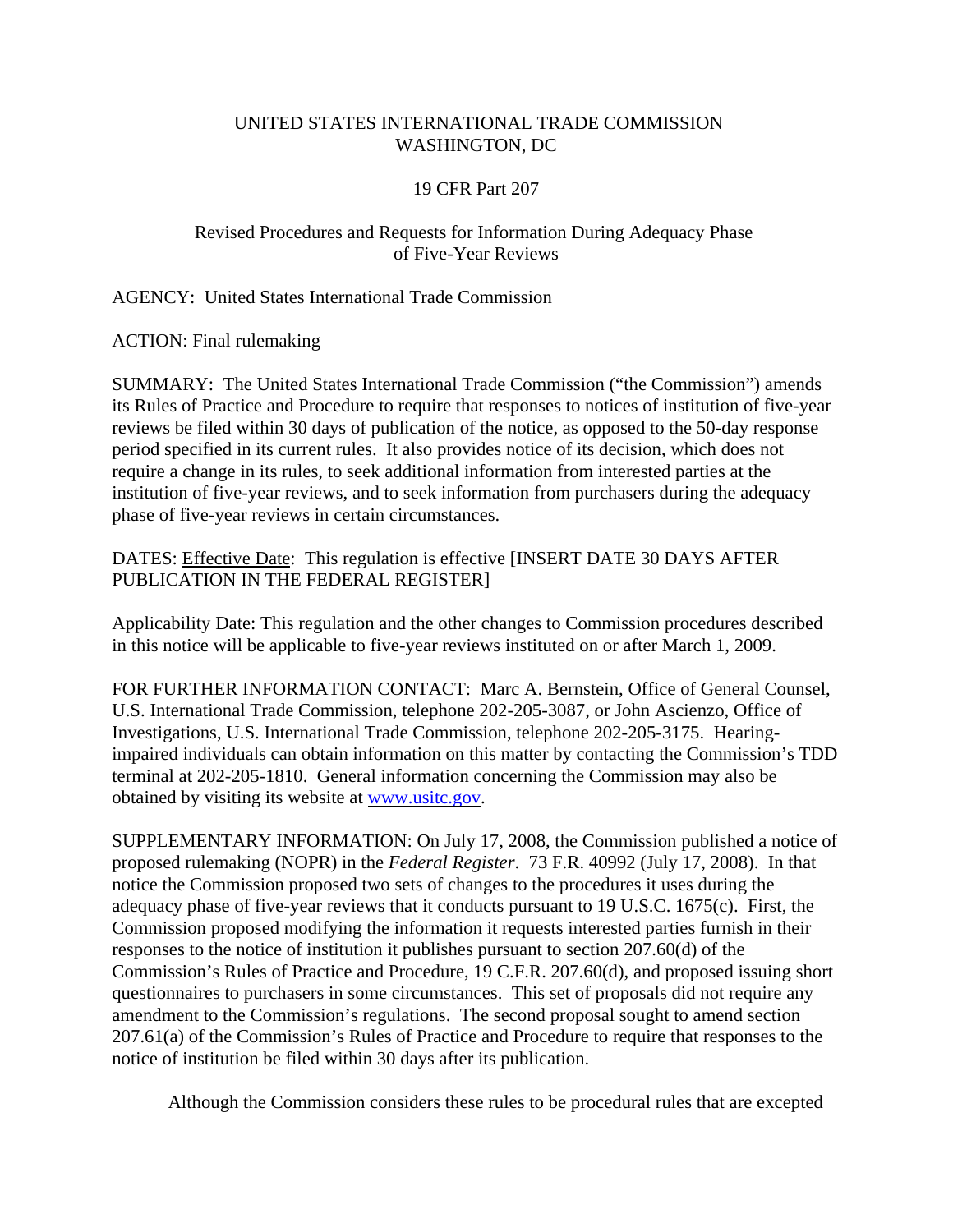from the notice and comment requirements of 5 U.S.C. 553(b)(3)(A), the Commission invited the public to comment on the proposed rule amendment and the other proposed changes to its procedures within 60 days of publication of the NOPR in the *Federal Register*. The Commission received substantive comments from the following: (1) the law firm of Wiley Rein on behalf of the Steel Manufacturers Ass'n (SMA); (2) the law firm of Skadden, Arps, Slate, Meagher & Flom (Skadden); (3) the law firm of Kelley Drye & Warren (Kelley); and (4) the law firm of Stewart and Stewart (Stewart).

In adopting these changes to its rules and procedures, the Commission has fully considered the concerns expressed in the comments with respect to the potential burden on parties to reviews and the usefulness of the additional information sought by the Commission. These comments, and the Commission's responses thereto, are discussed comprehensively below. In light of the comments, the Commission intends to review its new information requests and changes to its procedures once it has had sufficient experience with them. In particular, the Commission intends to examine the changes' utility and relevance in attaining the desired objectives, as well as the rate of response by purchasers to the adequacy phase questionnaires.

As required by the Regulatory Flexibility Act, the Commission certifies that the amendment to its regulation will not have a significant impact on small business entities.

#### **Changes in Commission Data Collection**

The Commission has decided to adopt the changes in data collection proposed in the NOPR. Accordingly, each notice of institution the Commission issues will contain the additional information requests indicated in Appendix A to the NOPR, and in those reviews in which the Commission does not receive responses to the notice of institution from both domestic interested parties and respondent interested parties, the Commission will transmit brief questionnaires to purchasers, in the format indicated in Appendix B to the NOPR, shortly after it receives responses to the notice of institution. These changes will become effective for reviews instituted on or after March 1, 2009.

The commenters opposed both of the Commission's data collection proposals. With respect to the proposal to seek additional information in the notice of institution, commenters questioned the appropriateness of the Commission's stated objective of obtaining a more complete record to better enable it to decide whether to expedite a review. Skadden contended that the Commission should expedite reviews whenever responses from an interested party group are inadequate and that Congress never intended the Commission to take considerations such as conditions of competition into account in deciding whether to expedite a review. Kelley expressed a similar view, maintaining that when parties have deliberately chosen not to participate in a review, it is a waste of resources for the Commission and other parties to undertake the costs of a full review. SMA asserted that the sole purpose of information requests in the adequacy phase is to ascertain sufficient commitment to participation in a five-year review.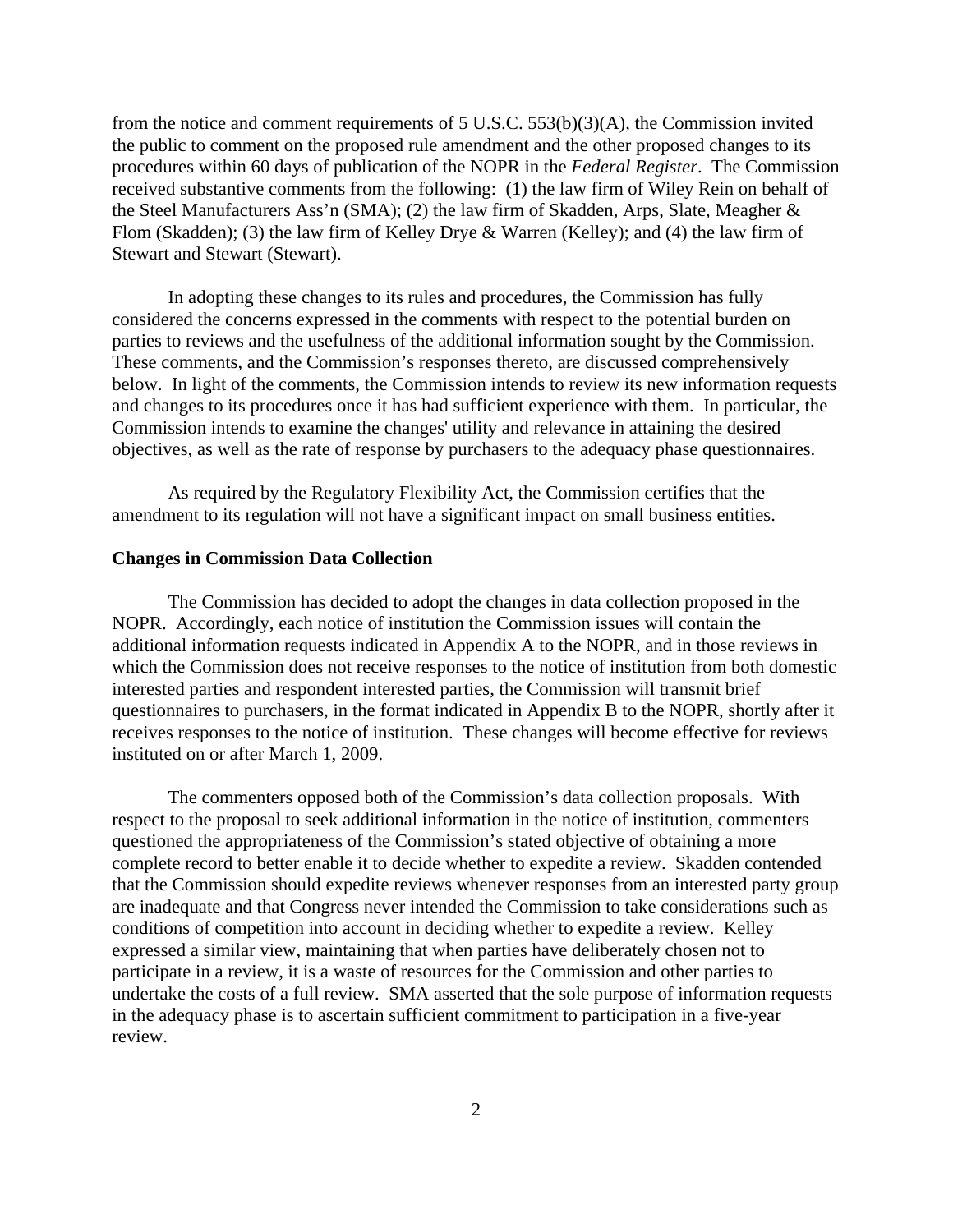The Commission disagrees with the premise underlying these comments that an inadequate interested party group response should always result in an expedited determination. Neither the statute nor Commission practice dictates such a result. The statute states that "[i]f interested parties provide inadequate responses to the notice of institution . . . the Commission . . . *may* issue, without further investigation, a final determination based on the facts available." 19 U.S.C. 1675(c)(3)(B) (emphasis added). The statutory language indicates that the Commission has the discretion whether to conduct an expedited review when it receives an inadequate response from an interested party group. While the Statement of Administrative Action (SAA) for the Uruguay Round Agreements Act states that the purpose of the expedited review procedure is "to eliminate needless reviews," it does not suggest that all reviews in which an interested party group response may be inadequate are necessarily "needless." H.R. Rep. 103-316, vol. I at 880 (1994). Indeed, in its 1998 rulemaking notice, the Commission expressly indicated that it "has the discretion to conduct a full review even when interested party responses are inadequate." 63 F.R. 30599, 30604 (June 5, 1998). The circumstances the Commission identified as justifying such an exercise of discretion included mixed responses in grouped reviews (*i.e.*, adequate respondent interested party group responses for some subject countries but not others) and the existence of significant domestic like product issues. *Id*. at 30604. In recent years, the Commission has taken the position that changes in conditions of competition may also warrant conducting a full review even when a respondent interested party group response is inadequate. *E.g*.*, Certain Welded Stainless Steel Pipe from Korea and Taiwan*, Inv. Nos. 731-TA-540-541 (Second Review), USITC Pub. 3877 at 3 (Aug. 2006).

Commenters questioned whether the additional data requests would accomplish the Commission's objective of improving the information available to it in expedited reviews. Three commenters contended that the additional information the Commission seeks will be too limited in temporal scope, because it will concern only one calendar year, to be particularly probative. They asserted that a single year's worth of data may be misleading.

The Commission acknowledges the limitations of a data set that contains data for only one year. Nevertheless, the other data the Commission currently seeks in the notice of institution similarly encompass only a single calendar year. The Commission believes that obtaining additional data concerning capacity, financial information concerning production of the domestic like product, and prices for the domestic like product and subject merchandise in the U.S. and other world markets will improve the quality of the record in the reviews it chooses to expedite. Indeed, none of the commenters directly challenged this proposition. Although commenters expressed concern about the burden of providing the additional information the Commission proposes to collect, the Commission believes that burden will be reasonable and will certainly be less onerous than that involved in supplying data for several years.

Commenters further questioned whether any information purchasers may provide in the proposed "mini-questionnaires" will be useful to the Commission. Skadden and SMA contended that because purchasers cannot provide information pertinent to whether interested parties are willing to participate in a review and provide requested information to the Commission, the information they would supply would not be pertinent. Kelley and SMA expressed the concern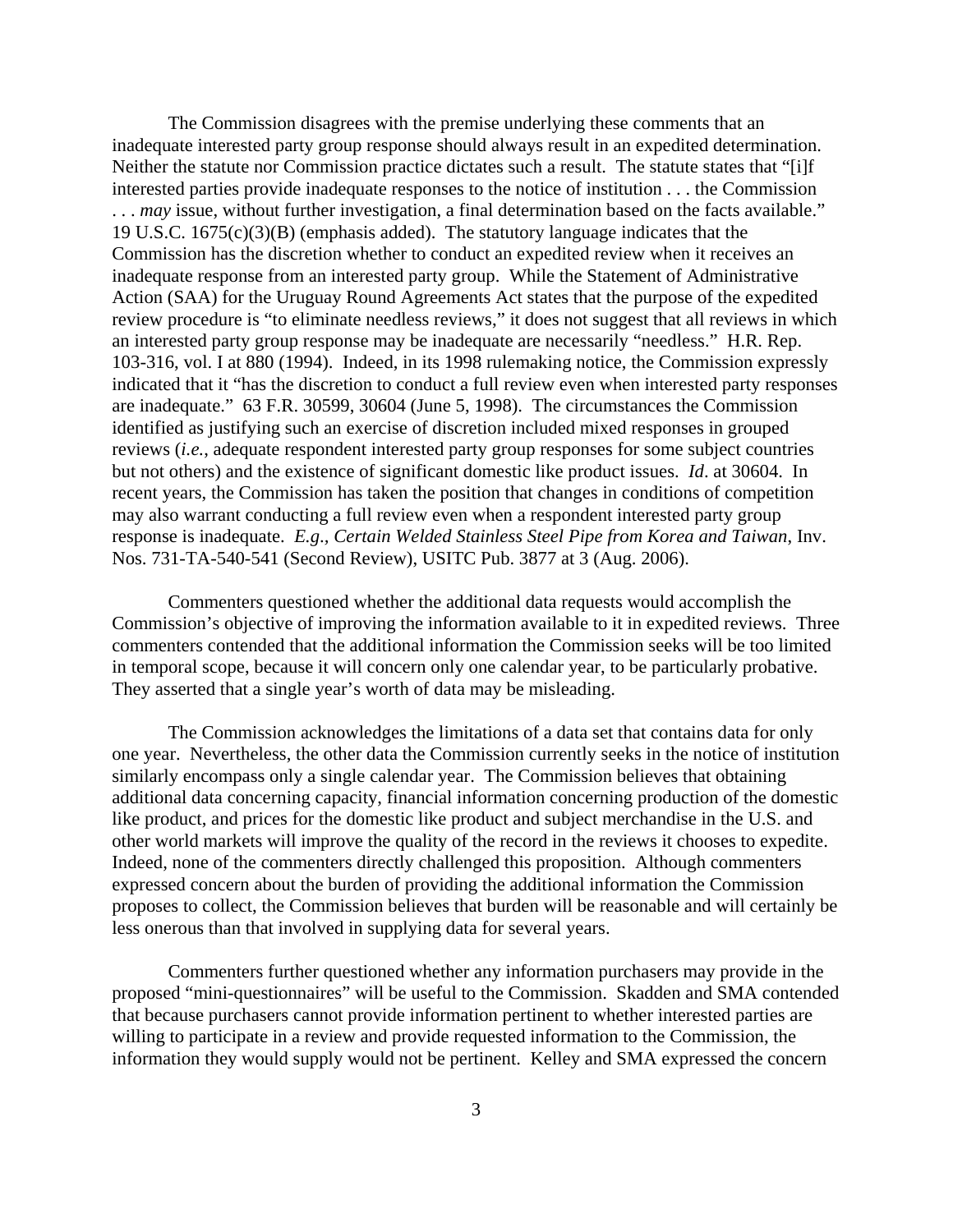that purchasers' responses will be skewed by a desire to reduce the price of their inputs. Skadden and Stewart questioned whether the limited number of purchasers likely to receive the mini-questionnaires will be sufficiently representative to provide reliable information. Stewart also observed that the mini-questionnaires may prove burdensome to purchasers, who will be required to furnish the same information a second time should the Commission conduct a full investigation.

The commenters' central objection to this proposal is premised on the view that the only purpose of the adequacy phase of a five-year review is to ascertain whether there are sufficient responses to warrant conducting a full review, and if a group response is inadequate, the Commission must expedite the review. The Commission has previously disagreed with this premise and has reaffirmed the relevance of examining whether there have been significant changes in conditions of competition for the purpose of determining whether a full review is warranted, notwithstanding an inadequate group interested party response. The Commission acknowledges that the information the purchasers will provide in response to their miniquestionnaires will be limited in scope and may reflect the perspective of the submitter. Nevertheless, the Commission currently believes this limited information will provide a useful supplement to the information provided in the responses to the notices of institution as to how the current conditions of competition for the domestic like product and the subject merchandise may differ from those that the Commission examined in prior determinations. The Commission further notes that the responses to the notice of institution also reflect the perspective of the submitter. In addition, no purchaser interests submitted any comments objecting to the proposal. Nevertheless, as previously discussed, the Commission will further consider both the response rate to the mini-questionnaires and the utility of the information they provide once it has obtained experience issuing such questionnaires and analyzing responses to them.

### **Change in Commission Rule 207.61(a)**

In the NOPR, the Commission proposed amending Commission Rule 207.61(a) to require that responses to the notice of institution be submitted within 30 days after publication of the notice, as opposed to the current 50 days.The Commission stated that this change would permit the Commission staff the additional time it would need to engage in the additional information collection and analysis that was contemplated under the proposed new data collection requests. Because the Commission has implemented the proposed new data collection requests, it has also determined to issue the proposed change to Commission Rule 207.61(a) in final form. The amended regulation will apply to all reviews instituted on or after March 1, 2009.

Each of the commenters opposed the proposed change to Commission Rule 207.61(a) on the grounds that a 30-day response period was insufficient. Skadden and Stewart contended that parties need the full 50 days currently provided in the rule to file their substantive responses to the Commission because they will be devoting the first 30 days of that period preparing responses to the Department of Commerce. SMA stated that current requirements for adequacy comments are arduous and that increasing the amount of information that must be provided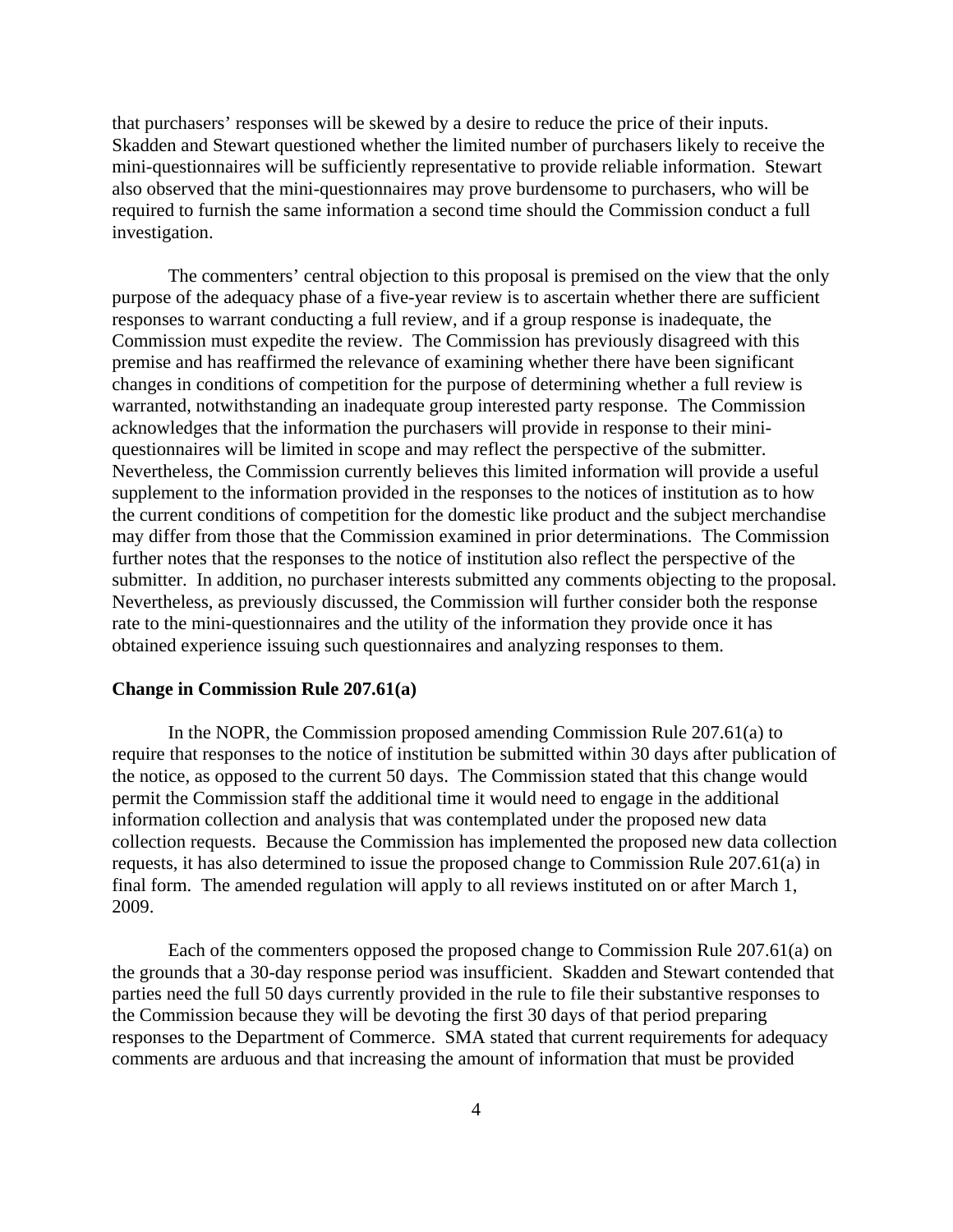while reducing the amount of time available to prepare a submission is problematic. Kelley asserted that domestic producers will put more detailed information in a notice of review if they are aware that no respondent interested parties will participate. Notices of appearance need not be filed until 21 days after the notice of institution, and Kelley asserted that nine days would be insufficient time for a domestic producer to compile this more detailed information.

The commenters' objections proceed largely from the premise that a domestic producer will not begin to prepare its responses to either the Commerce notice of initiation or the Commission notice of institution until these notices are published in the *Federal Register*. The Commission does not agree with this premise. Interested parties are in a position to begin compiling information needed for a five-year review well before the publication of notices in the **Federal Register** beginning the reviews. The parties typically know the date that Commerce and the Commission will publish their **Federal Register** notices many months in advance. The Commission requests standardized information in interested parties' responses to notices of institution; the information requests are generally known prior to publication of the **Federal Register** notice. Similarly, the information that Commerce requires to be submitted in a notice of intent to participate in a sunset review is specified by regulation, and thus will be known well before initiation of the review. Kelley's assertion that responses to the notice of institution contain more detailed information in uncontested reviews than in contested reviews is not consistent with the Commission's experience.

List of Subjects

19 CFR Part 207

Administrative practice and procedure, investigations

For the reasons stated in the preamble, the Commission amends 19 CFR part 207 as follows:

### **PART 207--INVESTIGATIONS OF WHETHER INJURY TO DOMESTIC INDUSTRIES RESULTS FROM IMPORTS SOLD AT LESS THAN FAIR VALUE OR FROM SUBSIDIZED EXPORTS TO THE UNITED STATES**

1. The authority citation for part 207 continues to read as follows:

Authority: 19 U.S.C. 1336, 1671-1677n, 2482, 3513.

2. Amend § 207.61 by revising paragraph (a) as follows:

#### § 207.61 Responses to notice of institution.

(a) *When Information Must be Filed*. Responses to the notice of institution shall be submitted to the Commission no later than 30 days after its publication in the FEDERAL